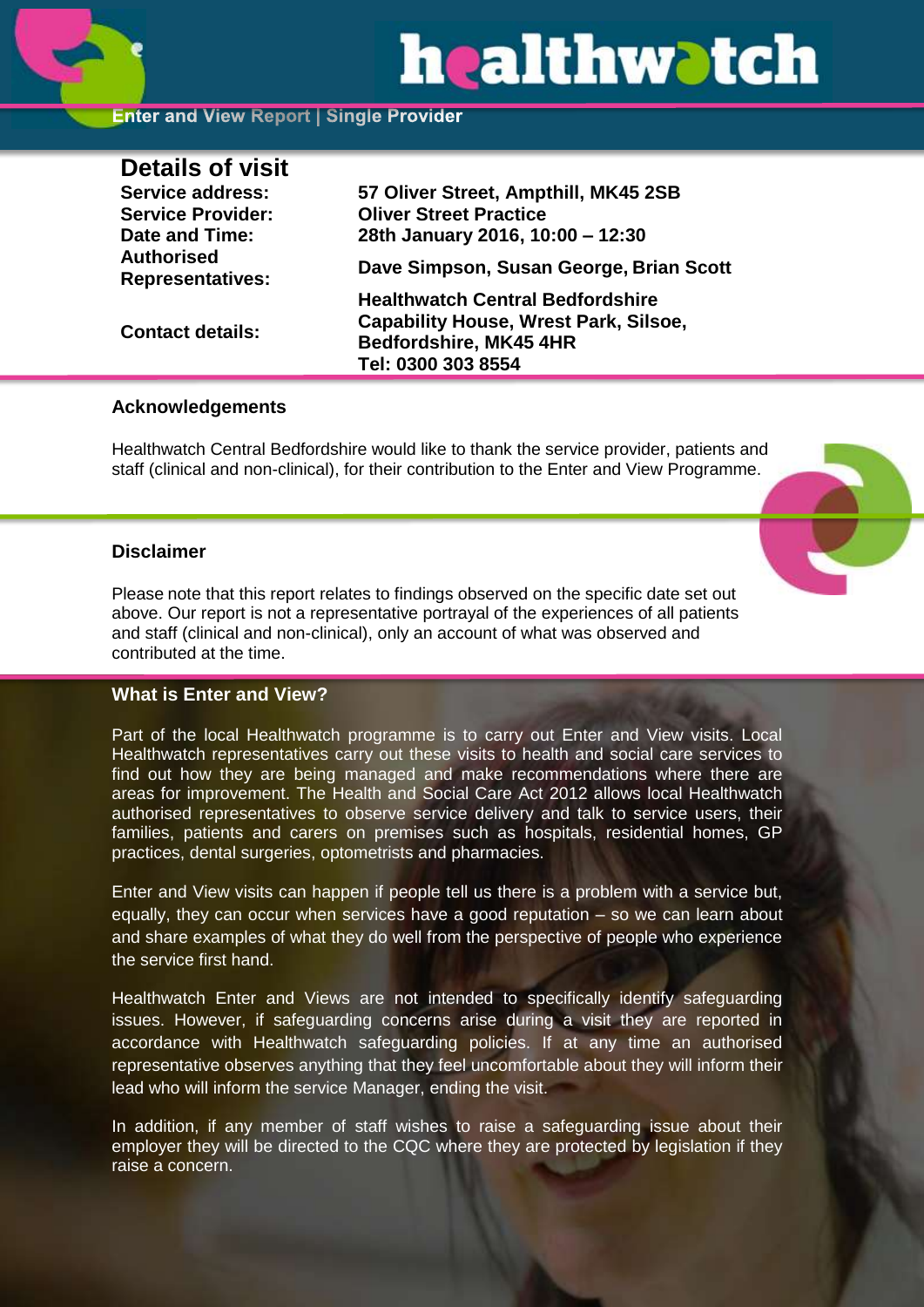

# **Purpose of the visit**

- $\triangleright$  To engage with patients of GP Practices and understand how dignity is being respected;
- $\triangleright$  Identify examples of good working practice;
- $\triangleright$  Observe patients engaging with staff (clinical and non-clinical), and their surroundings.

# **Strategic drivers**

- Care Quality Commission Dignity and Wellbeing strategy.
- GP Surgeries are a Local Healthwatch priority.

# **Methodology**

This was an announced Enter and View Visit carried out at The Oliver Street Surgery in Ampthill, the premises are owned by NHS Property Services.

A letter and posters announcing Healthwatch Central Bedfordshire's (HWCB) visit were previously sent to the practice and a questionnaire was sent to the Practice Manager to complete prior to the visit. Healthwatch Central Bedfordshire also delivered copies of a questionnaire for patients to fill in, together with a 'response box', to post their completed questionnaires prior to HWCB's visit. The purpose was to minimise disruption and inconvenience to patients during the visit.

On the day of the visit, the Practice Manager had arranged 'booked slots' for HWCB representatives to talk to several GPs and members of their administration and clinical staff. This was in addition to speaking to patients in the waiting area.

Representatives also undertook a tour of the premises to observe accessibility, including disabled access, the availability of patient information and condition of the building.

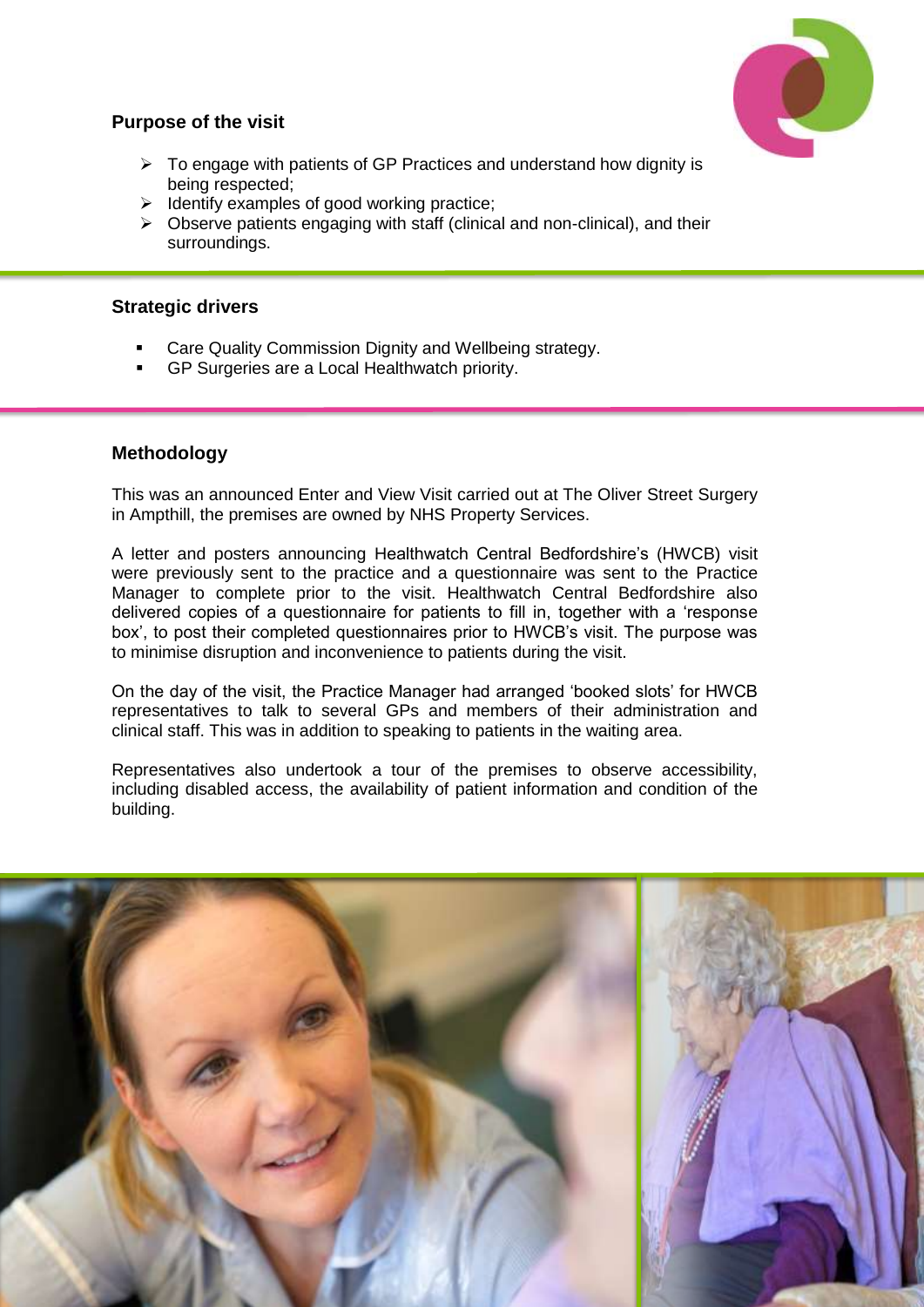

# **Summary of findings**

The Surgery is based at the Health Centre, 57 Oliver Street, Ampthill, and also operates a branch Surgery at Wilstead Methodist Church, on Tuesday mornings. The surgery at Wilstead is both Nurse and GP led, for pre-booked appointments only.

Access is gained through a common entrance and lobby which is shared with an adjacent Practice (Greensand Surgery), and the overall impression gained from the interviews and the patient questionnaires is of a well-run friendly practice which cares for the wellbeing of its patients.

# **Results of visit**

#### **Staff**

The Practice has the following members of staff:

- Three GPs, two are partners and one is a locum:
- There are two male GPs and one female GP;
- One Practice Manager;
- **Two Practice Nurses;**
- Five reception staff:
- **•** One Phlebotomist.

#### **Specialist Services provided:**

- Minor surgery:
- **Sexual Health;**
- Phlebotomy;
- Cryotherapy;
- **Travel Clinics:**
- Long Term Conditions;

#### **Surgery Hours**

Monday 8:00 am to 6:30 pm \* (8:00 pm alternate Mondays) Tuesday 8:00 am to 6:30 pm Wednesday 8:00 am to 6:30 pm \* (8:00 pm alternate Wednesdays) Thursday 8:00 am to 6:30 pm Friday 8:00 am to 6:30 pm Saturday Closed Sunday Closed

\* Late evening pre-booked appointments are available on alternate Mondays & **Wednesdays** 

# **Out of Hours Care**

Out of hours care (daily from 18:30 and at weekends) is provided by Care UK. Patients are directed to this service by the answerphone message on the surgery telephone. A section for all out of hour's services is prominently displayed on the Practice website.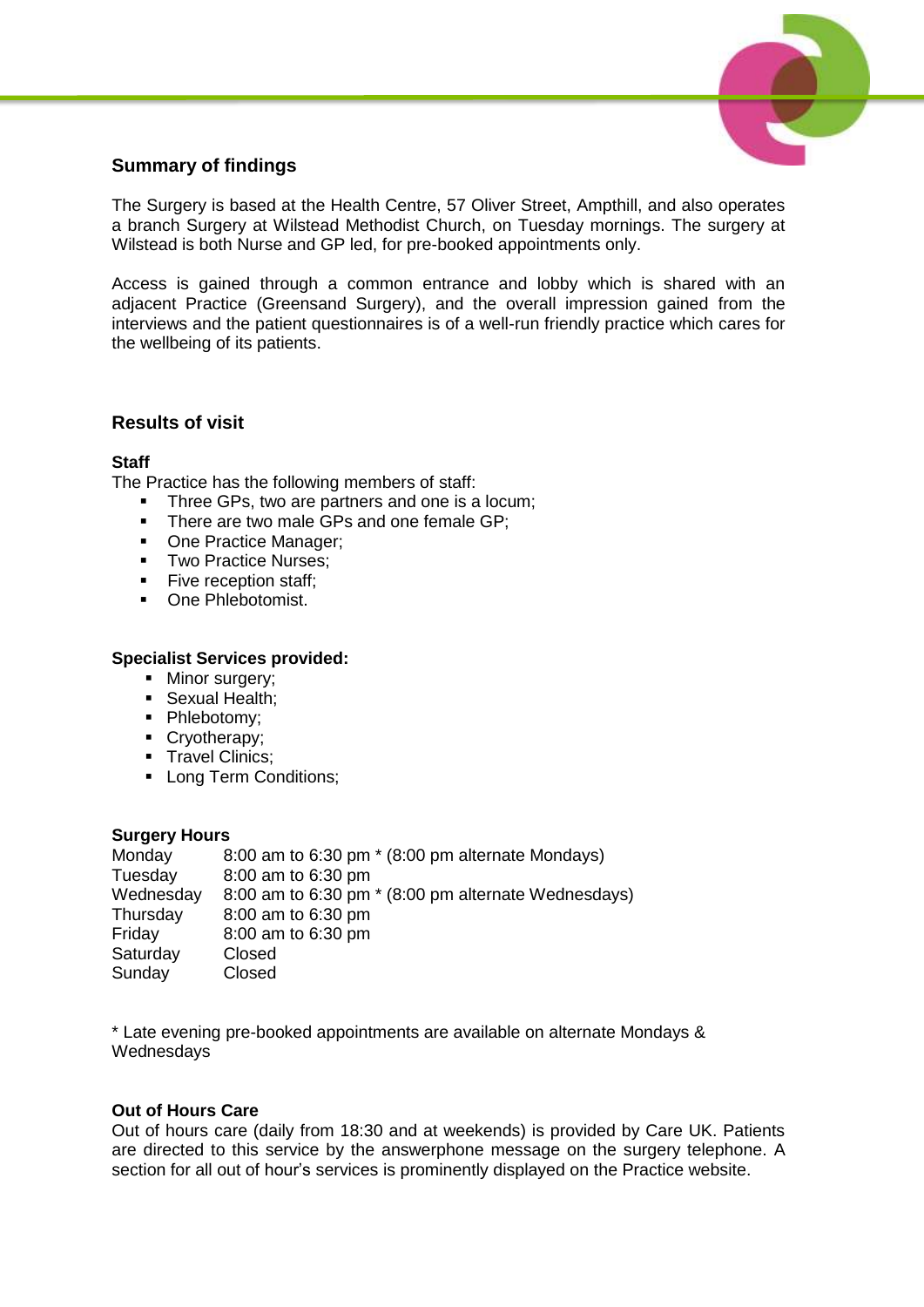# **Environment**



The surgery is well signposted from the outside; however, first time visitors to the practice could be confused by the entrance lobby layout, as the access is shared by two Practices and Community Services, and signage inside the lobby is not very clear or prominent.

The waiting area is clean light and airy, with a low suspended ceiling. There are several rows of chairs for patients, however they all face away from the Fire Exit, and some of the chairs seem to partially obstruct passage to it.

Other observations included:

- Premises are wheelchair accessible;
- A wheelchair is available in the lobby area;
- Toilets, including a disabled toilet, are clean and tidy;
- Staff restroom/kitchen well appointed, is also used as an office by one of the admin staff;
- A hearing loop, drinking water and tissues are available at reception;
- A pre-booked chaperone service is available;
- The surgery is breastfeeding friendly:
- A private room can be available for confidential discussions.

#### **Car Parking**

Owing to the close proximity of two other surgeries, the Ambulance Station, a Nursery School and Community Nurses base, parking can be a challenge. There is one disabled parking bay near the entrance although the practice does not benefit from 'dedicated' parking for any of the surgeries. Issues with parking at the surgeries and surrounding area was highlighted to the local MP and to Central Bedfordshire Council, however it remains an ongoing issue. HWCB understands that patients are continually frustrated with parking issues at the surgery.

#### **Patient Information**

The Practice has several good displays of patient information leaflets available in the waiting areas and notice boards, and information is also displayed on the LED screen above the reception desk.

#### **Registration at the Practice**

The Practice Manager informed HWCB representatives that patients can register online, over the phone or in person. Registration forms are also available at the Post Office in Wilstead. No proof of ID is required and new patients can arrive 10-15 minutes before an appointment to register.

Patients are asked to fill out a medical questionnaire (GMS1) and a New Patient Questionnaire. An online version of the questionnaire is available which can be completed and sent to the surgery. For any children under the age of six an additional form will need to be completed. Patients are also offered a 'New Patient Appointment' with the Nurse.

#### **Patient Participation Group (PPG)**

The Practice Patient Participation Group (PPG) meets quarterly. The PPG has eight active members with a further eight on the distribution list. Efforts are continually being made by the Practice Manager and her staff to attract more participants, but in common with all Practices across Central Bedfordshire, this can be challenging.

The Practice uses the PPG to gain feedback from the patient population (currently 3,901 patients registered) and conducts surveys.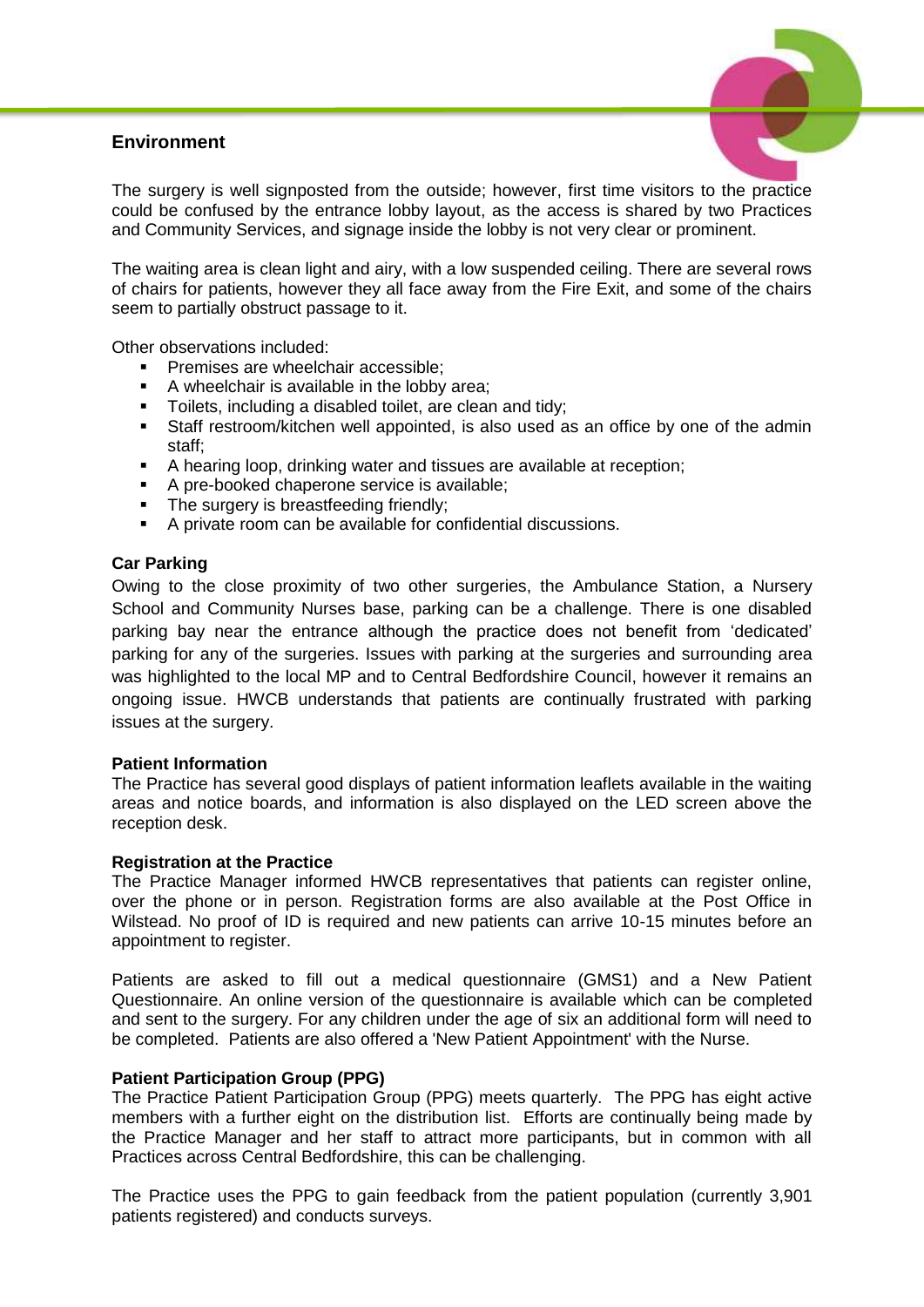#### **Patient Consultation**

Patients are consulted in several ways, as outlined by the Practice Manager, including the Friends & Families test plus feedback from the patients via the reception and clinical staff.

Actions and results from these methods are fed back to the PPG at meetings and published on the Practice website.

#### **Appointments System**

Appointments can be made at the Practice in person, over the telephone or online via SystmOne. The Practice operates a policy which states *"for your convenience we have a full appointments' system for all doctors' and nurses' surgeries. This means that whether you need an appointment today, tomorrow, next week, or in five weeks' time you can make an appointment to suit your needs."*

Urgent appointments will be seen the same day, and emergencies will be seen immediately.

The normal appointment duration is 10 minutes however these times can vary depending on the type of appointment and the clinician being seen.

#### **Medication & Prescriptions**

The Practice Manager advised HWCB representatives that Repeat Prescriptions may be requested in person, by fax or post, and online via SystmOne. Housebound patients may telephone repeat prescription requests. Prescriptions are normally ready in 48 hours.

Regular medication reviews are undertaken; the intervals are dependent upon the patient's condition and the medication being prescribed.

#### **Patient Questionnaire Results**

.

Results of the 30 questionnaires completed at the Practice were as follows:

- 1. **When registering at the Practice, did you receive a Practice Leaflet/Handbook?** – 21 replied 'Yes', four said 'No' and five couldn't remember.
- 2. **Did you find it easy to register at the Practice?** 28 replied 'Yes' and only two said 'No'.
- 3. **Do you know if the surgery has a Patient Participation Group (PPG)?** 21 respondents were aware of the PPG, nine were not.
- 4. **Are you a member of the PPG?** Only two of the replies were from PPG members.
- 5. **How do you book appointments at the surgery?** (patients could tick whichever options they used) – Thirteen of the respondents booked solely on the telephone, two 'On line' and only one booked in person at the surgery. Eight people booked via telephone or in person, one patient booked via the telephone or online and five used a combination of all three methods.
- 6. **Are there appointments available in unsociable hours?** (e.g. before 8:00 am or after 6:30 pm) – 24 respondents knew there are such appointments, two said there were not and four did not know.
- 7. **Can you get an appointment when you need one?** 29 replied 'Yes' and the other one replied that they had *'Just moved to this area'.*
- 8. **Do you receive a reminder text message about your appointment on your mobile?** – 22 replied 'Yes' four said 'No' and the remaining four had not given the surgery a mobile phone number.
- 9. **When booking an appointment with your GP are you given a choice of Health Professional?** – 28 patients replied to this question, with twelve saying they were only offered an appointment with a GP, ten were offered a Nurse or GP, two were offered only a nurse, one was offered a Nurse or HCA and three were offered all three options.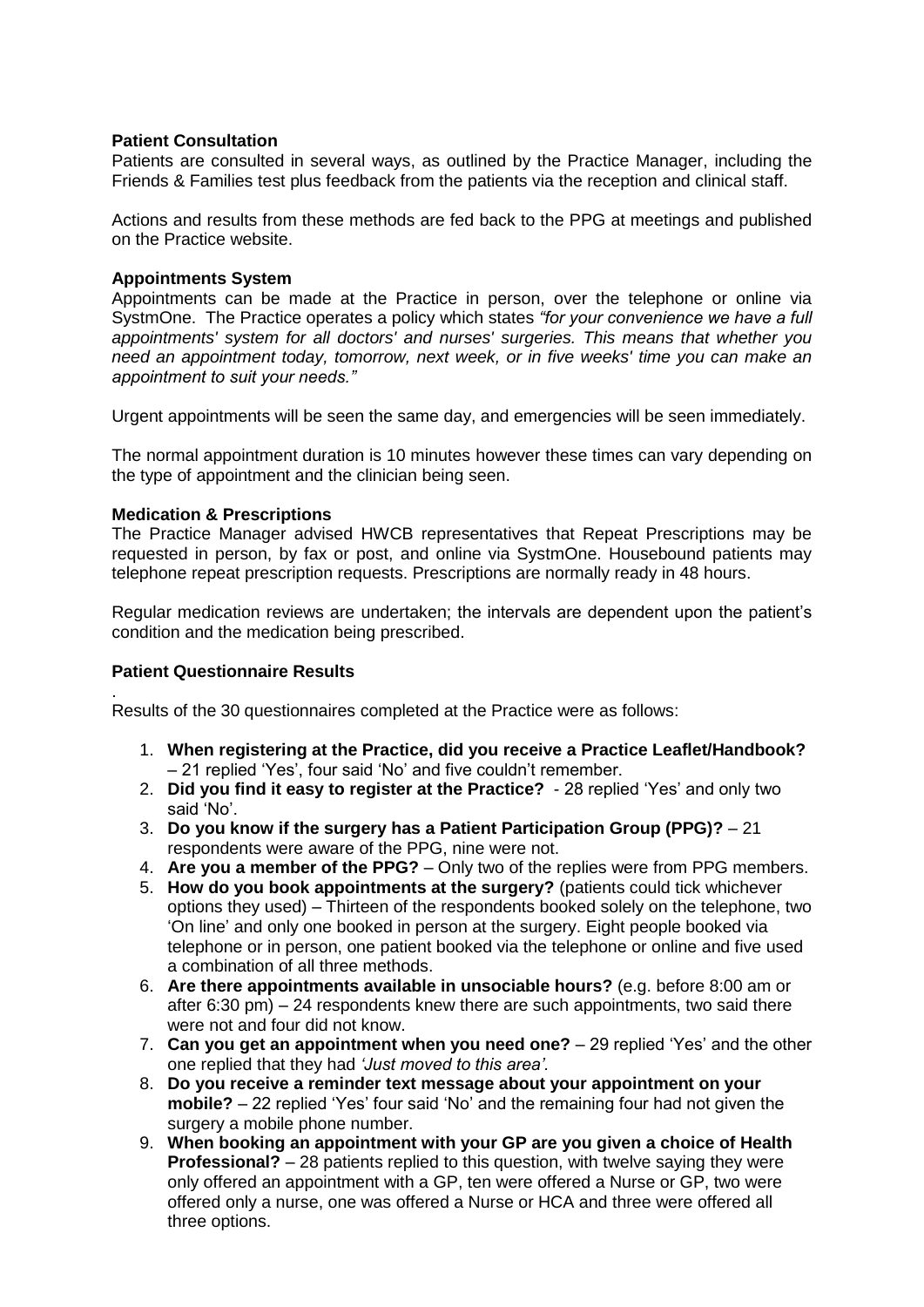- 10. **Do you know what the surgery opening times are?** 28 replied 'Yes', one said 'No' and one did not answer.
- 11. **What do you do if you need to see a doctor out of hours?** Eight would contact the surgery answerphone or website to get the out of hours number, five would call 111, one would go to A&E, two would go to a walk-in centre, two would wait until the surgery was open and 12 did not answer.
- 12. **At your appointment, do you feel you have enough time with the GP, nurse or Healthcare Assistant (HCA) to discuss your issues?** – All 30 replied 'Yes'
- 13. **At your appointment, do you feel the GP, nurse or Healthcare Assistant listens to you and considers your opinion?** - All 30 replied 'Yes'
- 14. **Are staff (Reception/Practice Manager) at your surgery helpful and understanding?** - All 30 replied 'Yes'
- 15. **Do you know how to make a complaint about the surgery?** 20 said that they knew, ten said they did not.

# **Interaction between Patients and Staff**

HWCB representatives observed interactions between patients and staff, both administrative and clinical. All interactions witnessed were carried out in a courteous, professional and friendly manner.

#### **Clinical and non-clinical staff**

All members of staff seen and spoken to during the visit were friendly and helpful to the representatives and to the patients they were observed interacting with. This included both clinical and non-clinical staff.

All staff spoken to during the visit stated that they liked working at the Practice, comments included, *'I love working here'.* They also felt that the service provided at the surgery was good. Staff added that they felt fully supported by the GPs and the rest of the Practice team.

Several staff members commented on the fact that 99% of urgent patients are seen on the same day, comments included, *'we are passionate about accommodating the needs of our patients'* and as a result *'we don't get many complaints!'*. One clinician told HWCB representatives that there was *'a perceived need for longer appointment times, shorter waiting lists for secondary care, and more information for patients on self-care and patients' responsibilities.'*

#### **Concerns/Complaints Procedure**

This Practice scored three out of five on HWCB's Mystery Shopper report **'Investigating the Complaints Process – General Practice'** earlier this year, and representatives are pleased to report that remedial action was taken and that the Practice now scores five out of five.

#### **Additional Findings**

Healthwatch Central Bedfordshire's representatives gained an overall impression of a surgery operating under less than ideal conditions due to available space, shared entrance, and lack of parking spaces. However the practice was more than meeting its' ambitions regarding patient satisfaction.

#### **General comments received from patients included:**

- *A good Practice.*
- *The staff at the surgery are very friendly and helpful.*
- *Always helpful and friendly. Reception staff are fantastic.*
- *Availability of appointments is excellent! Admin staff all excellent. Dr Hussain was excellent, but I have found Dr Haque's approach a little abrupt at times and almost dismissive. Michelle (nurse) really excellent and supportive. Overall very satisfied with service and the Practice. One of the best I've been registered with.*
- *I have always been very happy with the Practice, particularly the ability to make GP appointments at short notice when necessary.*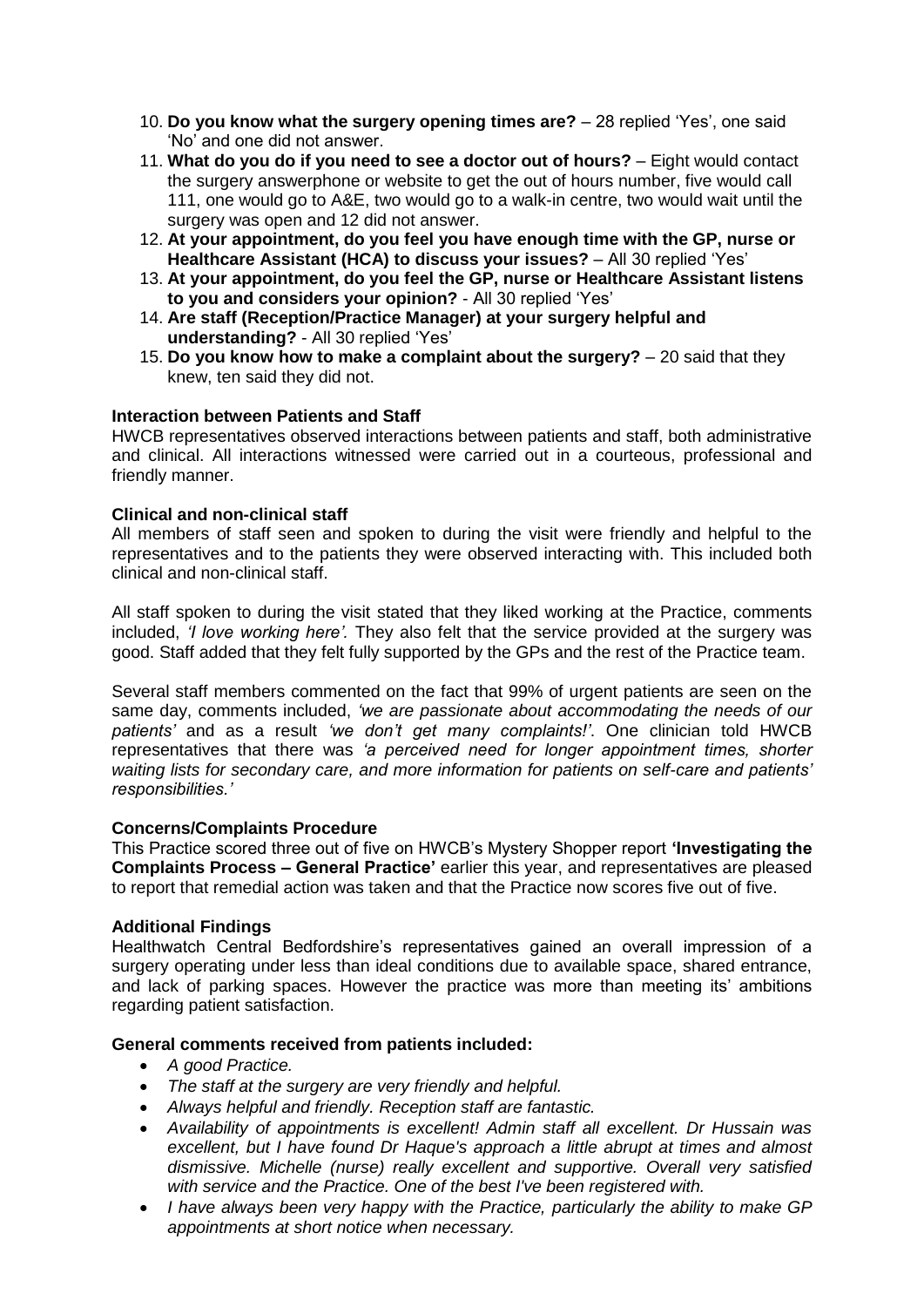- *Unsociable hours not before 8:00 but there is after 6:30pm.*
- *Very happy with the Drs, reception staff are very helpful.*
- *I've just moved to Ampthill, so difficult to comment, but so far so good.*
- I'm very well looked after. It's the best Practice I've been registered with. Very helpful *and they always try to be accommodating to my needs. Thank you.*
- *If I needed to complain I would be able to, but this surgery is so much better than my last one. We are very happy here - Dr Donaldson was missed though. PS - My daughter loves it here too.*
- *I would recommend surgery to my friends and family.*

#### **Recommendations**

The Practice Booklet and website both contain references to Bedfordshire NHS Primary Care Trust. HWCB recommends that these are updated to show the Bedfordshire Clinical Commissioning Group. Furthermore, HWCB would recommend that both the website and Practice Booklet be reviewed and updated to ensure that all information accessed by patients is current and correct.

HWCB representatives were concerned about the limited access to the Emergency exit in the waiting area, and recommend that consideration be given to re-arranging the seating to give much clearer access to this exit.

Finally, Healthwatch Central Bedfordshire recommends that this report is shared with the patients and staff (clinical and non-clinical) of the Practice and to advise that if they should wish to contribute any additional comments about the report, to contact Healthwatch Central Bedfordshire direct